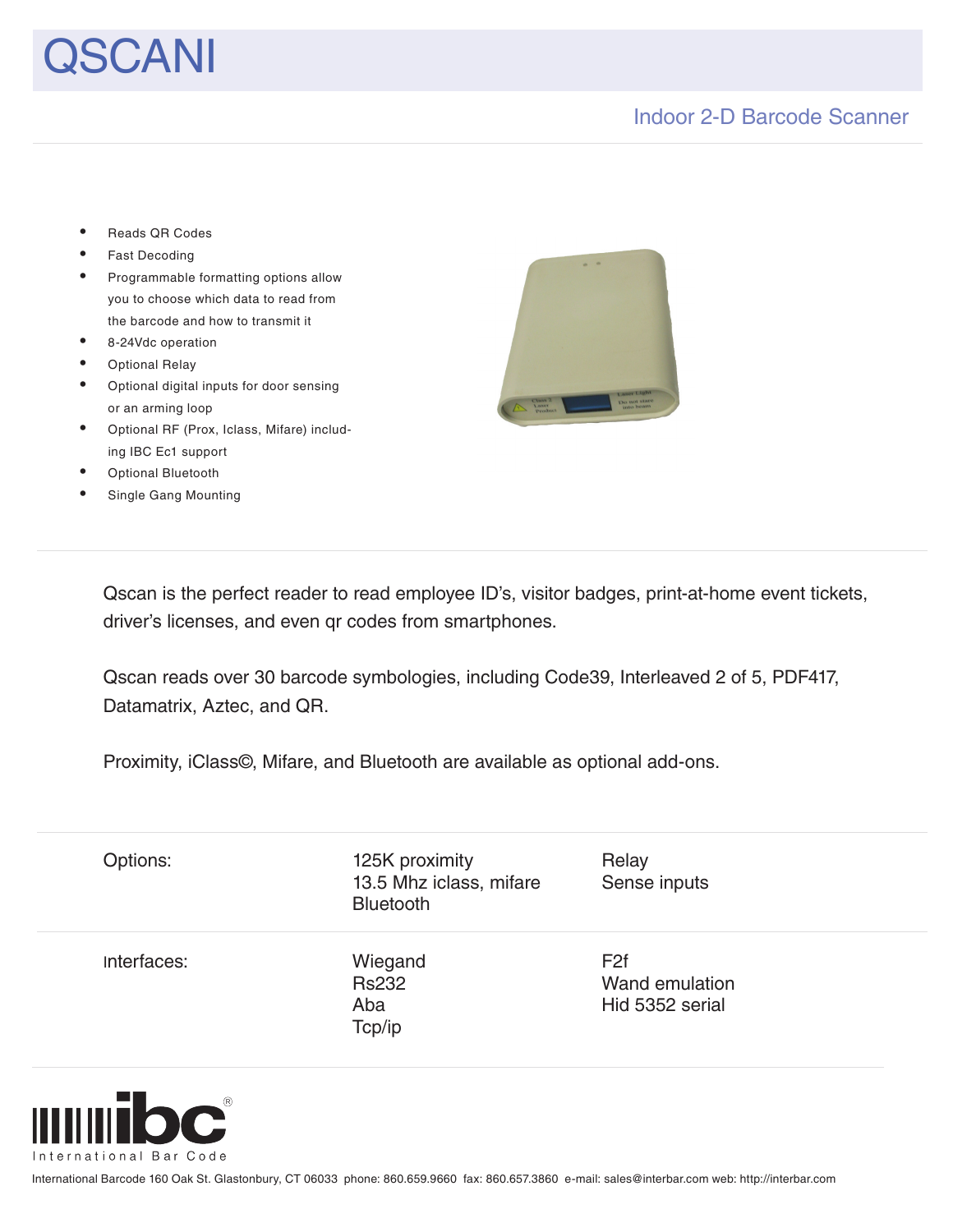# **Specifications**

| Barcode Read Range:        | 3"-18" depending on size of barcode                                                                               |
|----------------------------|-------------------------------------------------------------------------------------------------------------------|
| Symbologies (1D):          | Code 39, 12 of 5, 2 of 5, Code 128, Codabar, Ean8, Ean13, Jan8, Jan13, Upce, Upca,                                |
|                            | M2of5, K3of5, Postnet, Postbar, Kix, Planet, Msi, Code11, Code93                                                  |
| Symbologies (2D):          | Pdf417, Micropdf, QR, Aztec, Datamatrix                                                                           |
| Interfaces:                | Wiegand, up to 250 bits, aba, f2f, wand, Rs232, TCP / IP, Hid 5352                                                |
| RF (optional, option H):   | 125khz prox (Ibc, Hid, Awid, Casi, Farpointe, EM)                                                                 |
| RF (optional, option I):   | 13Mhz (Iclass, Iclass SE, Iclass SR, Mifare CSN)                                                                  |
| RF (optional, option B):   | 125khz prox (Hid, Awid, Indala <sup>1</sup> , EM <sup>1</sup> ), 13Mhz (Iclass, Iclass SE, Iclass SR, Mifare CSN) |
| Relay (optional):          | Form C, 500ma max                                                                                                 |
| Digital Inputs (optional): | 2, one may be programmed for an arming loop                                                                       |
| Power Consumption:         | 300ma max, 200ma typical@12vdc, Acceptable supply voltage 8-24Vdc                                                 |
| Material:                  | ABS, Beige, Charcoal Black, or Dark Gray                                                                          |
| Dimensions:                | 5.5" H x 4.25" W x 1.4" D                                                                                         |
| Weight:                    | $1$ lb.                                                                                                           |
| Mounting:                  | Concealed Front, Single Gang                                                                                      |
| Indicators:                | 2 programmable LEDs                                                                                               |
| Temperature:               | $-40^{\circ}$ C to $+85^{\circ}$ C                                                                                |
| Standard Wiring (Fixed):   | 3ft (91.5cm) cable with DB9 female (RS232), flying leads (wiegand, aba, wand, f2f), RJ45 (TCP / IP)               |
| Bluetooth:                 | BLE 4.0 compatible with ibcENTRY app, iphone only. Available only with wiegand (G) output                         |

1 Must be specified at time of order

Specifications Subject to change without notice

# **Wiring**

## Rs232 Interface

Red +VDC Blue GND Green Reader Transmit Yellow Reader Receive

## Wiegand / ABA / Wand Interface / 5v F2F (readers without BLE)

| Red         | $+VDC$                        |
|-------------|-------------------------------|
| <b>Blue</b> | GND                           |
| White       | Data 1 / Mag Data / Wand /f2f |
|             | Green Data 0 / Mag Clock      |
|             | Orange Green LED              |
|             | Yellow Bi-color LED           |

## Wiegand (readers with BLE) - see

| notes on right |  |  |  |  |
|----------------|--|--|--|--|
|----------------|--|--|--|--|

| Red          | $+VDC$                      |
|--------------|-----------------------------|
| Blue         | GND                         |
| White        | Barcode/RF Data 1           |
| Brown        | <b>Bluetooth Data 1</b>     |
| Green        | Data 0                      |
| Orange       | Green LED                   |
| Yellow       | Bi-color LED                |
| <b>Black</b> | Used for flash updates only |
|              |                             |

# 12v F2F

| Red    | +VDC         |
|--------|--------------|
| Blue   | GND          |
| White  | Reserved     |
| Green  | Reserved     |
| Orange | Green LED    |
| Yellow | Bi-color LED |
| Brown  | F2F          |

#### Relay Wiring (All Readers)

| Yellow | <b>Normally Closed</b> |
|--------|------------------------|
| Green  | <b>Normally Open</b>   |
| Red    | Common                 |

## Sense Input Wiring

Yellow Sense Input 1 or Arming Loop Orange Sense Input 2

## **TCP**

RJ45 Plug

## Special note for wiegand output readers that also contain the BLE option:

In order to provide easy flash updates, readers that contain the Bluetooth option have 2 additional wires. For normal operation the white and brown wires are connected together. They are separated to provide flash updating and programming capability.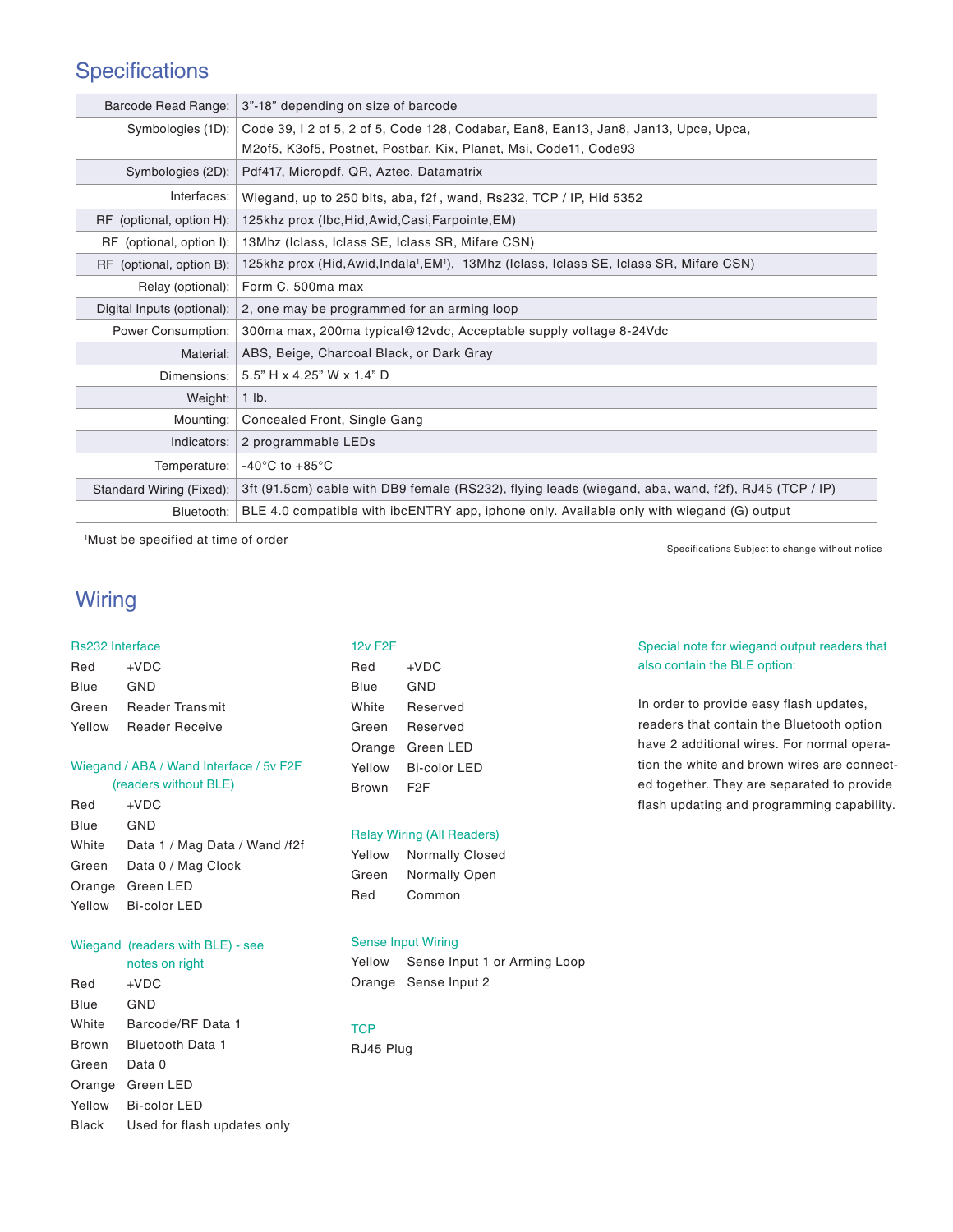# **Colors**

QSCANI -



International Barcode 160 Oak St. Glastonbury, CT 06033 phone: 860.659.9660 fax: 860.657.3860 e-mail: sales@interbar.com web: http://interbar.com